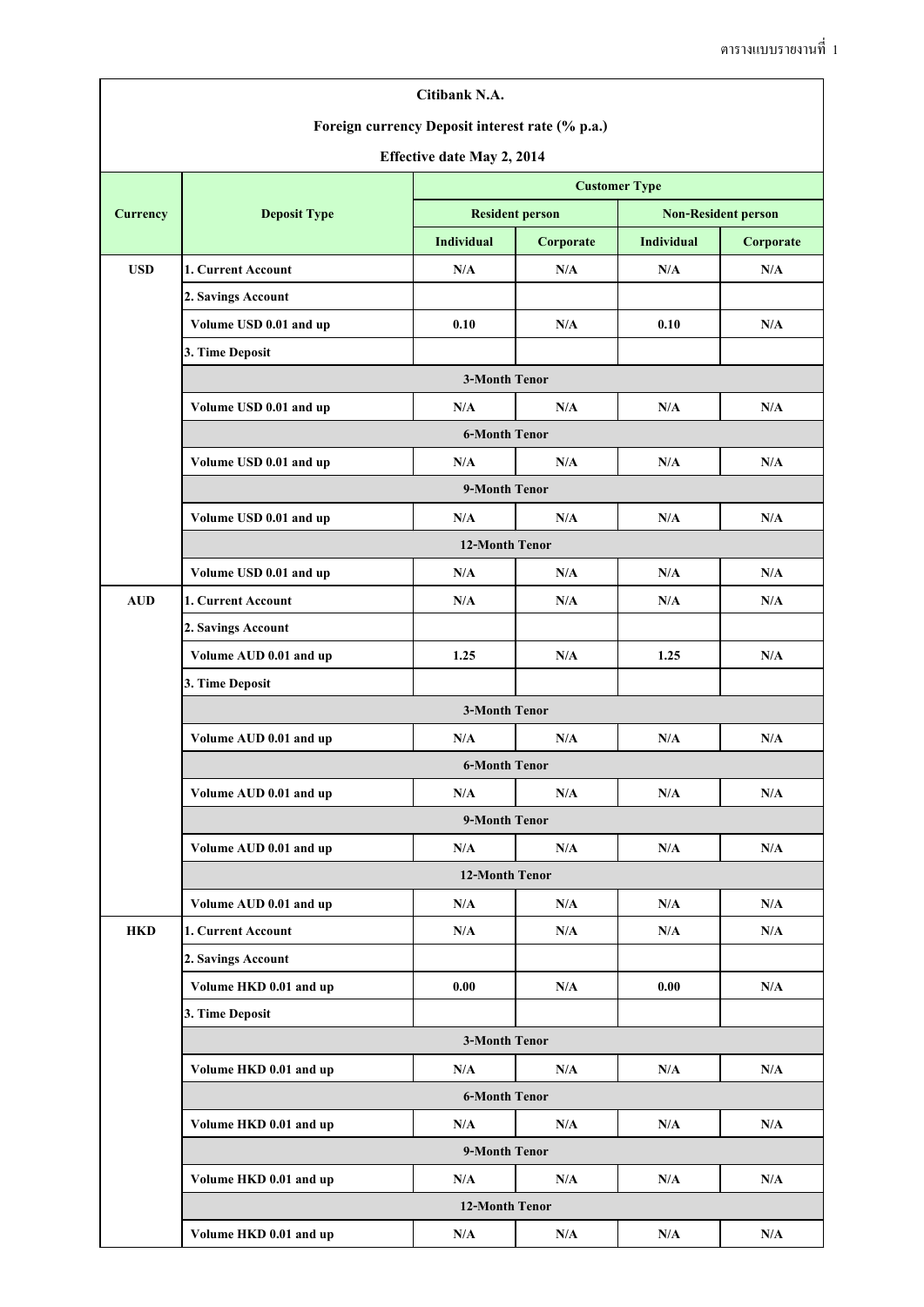| <b>EUR</b> | 1. Current Account     | N/A                     | N/A | N/A  | N/A |  |  |  |  |
|------------|------------------------|-------------------------|-----|------|-----|--|--|--|--|
|            | 2. Savings Account     |                         |     |      |     |  |  |  |  |
|            | Volume EUR 0.01 and up | 0.05                    | N/A | 0.05 | N/A |  |  |  |  |
|            | 3. Time Deposit        |                         |     |      |     |  |  |  |  |
|            | <b>3-Month Tenor</b>   |                         |     |      |     |  |  |  |  |
|            | Volume EUR 0.01 and up | N/A                     | N/A | N/A  | N/A |  |  |  |  |
|            | <b>6-Month Tenor</b>   |                         |     |      |     |  |  |  |  |
|            | Volume EUR 0.01 and up | N/A                     | N/A | N/A  | N/A |  |  |  |  |
|            | 9-Month Tenor          |                         |     |      |     |  |  |  |  |
|            | Volume EUR 0.01 and up | N/A                     | N/A | N/A  | N/A |  |  |  |  |
|            | 12-Month Tenor         |                         |     |      |     |  |  |  |  |
|            | Volume EUR 0.01 and up | N/A                     | N/A | N/A  | N/A |  |  |  |  |
| <b>GBP</b> | 1. Current Account     | N/A                     | N/A | N/A  | N/A |  |  |  |  |
|            | 2. Savings Account     |                         |     |      |     |  |  |  |  |
|            | Volume GBP 0.01 and up | 0.02                    | N/A | 0.02 | N/A |  |  |  |  |
|            | 3. Time Deposit        |                         |     |      |     |  |  |  |  |
|            | <b>3-Month Tenor</b>   |                         |     |      |     |  |  |  |  |
|            | Volume GBP 0.01 and up | N/A                     | N/A | N/A  | N/A |  |  |  |  |
|            | <b>6-Month Tenor</b>   |                         |     |      |     |  |  |  |  |
|            | Volume GBP 0.01 and up | N/A                     | N/A | N/A  | N/A |  |  |  |  |
|            | 9-Month Tenor          |                         |     |      |     |  |  |  |  |
|            | Volume GBP 0.01 and up | N/A                     | N/A | N/A  | N/A |  |  |  |  |
|            | 12-Month Tenor         |                         |     |      |     |  |  |  |  |
|            | Volume GBP 0.01 and up | $\mathbf{N}/\mathbf{A}$ | N/A | N/A  | N/A |  |  |  |  |
| <b>SGD</b> | 1. Current Account     | N/A                     | N/A | N/A  | N/A |  |  |  |  |
|            | 2. Savings Account     |                         |     |      |     |  |  |  |  |
|            | Volume AUD 0.01 and up | 0.00                    | N/A | 0.00 | N/A |  |  |  |  |
|            | 3. Time Deposit        |                         |     |      |     |  |  |  |  |
|            | <b>3-Month Tenor</b>   |                         |     |      |     |  |  |  |  |
|            | Volume SGD 0.01 and up | N/A                     | N/A | N/A  | N/A |  |  |  |  |
|            | <b>6-Month Tenor</b>   |                         |     |      |     |  |  |  |  |
|            | Volume SGD 0.01 and up | N/A                     | N/A | N/A  | N/A |  |  |  |  |
|            | 9-Month Tenor          |                         |     |      |     |  |  |  |  |
|            | Volume SGD 0.01 and up | N/A                     | N/A | N/A  | N/A |  |  |  |  |
|            | 12-Month Tenor         |                         |     |      |     |  |  |  |  |
|            | Volume SGD 0.01 and up | N/A                     | N/A | N/A  | N/A |  |  |  |  |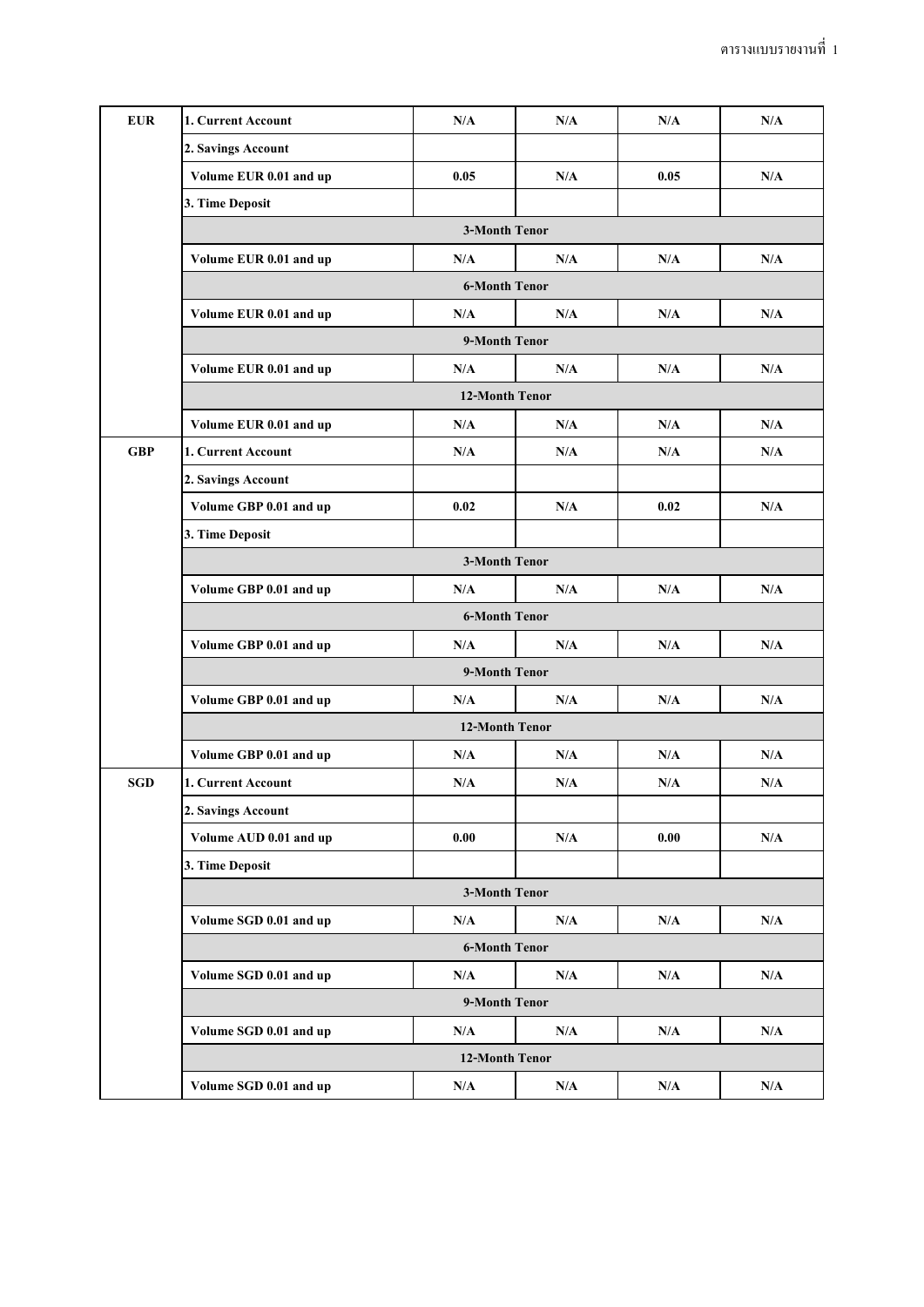| JPY        | 1. Current Account     | N/A  | N/A                     | N/A  | N/A                     |  |  |  |  |
|------------|------------------------|------|-------------------------|------|-------------------------|--|--|--|--|
|            | 2. Savings Account     |      |                         |      |                         |  |  |  |  |
|            | Volume JPY 0.01 and up | 0.00 | N/A                     | 0.00 | N/A                     |  |  |  |  |
|            | 3. Time Deposit        |      |                         |      |                         |  |  |  |  |
|            | <b>3-Month Tenor</b>   |      |                         |      |                         |  |  |  |  |
|            | Volume JPY 0.01 and up | N/A  | N/A                     | N/A  | N/A                     |  |  |  |  |
|            | <b>6-Month Tenor</b>   |      |                         |      |                         |  |  |  |  |
|            | Volume JPY 0.01 and up | N/A  | N/A                     | N/A  | N/A                     |  |  |  |  |
|            | 9-Month Tenor          |      |                         |      |                         |  |  |  |  |
|            | Volume JPY 0.01 and up | N/A  | N/A                     | N/A  | N/A                     |  |  |  |  |
|            | 12-Month Tenor         |      |                         |      |                         |  |  |  |  |
|            | Volume JPY 0.01 and up | N/A  | N/A                     | N/A  | N/A                     |  |  |  |  |
| <b>CHF</b> | 1. Current Account     | N/A  | N/A                     | N/A  | N/A                     |  |  |  |  |
|            | 2. Savings Account     |      |                         |      |                         |  |  |  |  |
|            | Volume CHF 0.01 and up | 0.00 | N/A                     | 0.00 | N/A                     |  |  |  |  |
|            | 3. Time Deposit        |      |                         |      |                         |  |  |  |  |
|            | <b>3-Month Tenor</b>   |      |                         |      |                         |  |  |  |  |
|            | Volume CHF 0.01 and up | N/A  | N/A                     | N/A  | N/A                     |  |  |  |  |
|            | <b>6-Month Tenor</b>   |      |                         |      |                         |  |  |  |  |
|            | Volume CHF 0.01 and up | N/A  | N/A                     | N/A  | N/A                     |  |  |  |  |
|            | 9-Month Tenor          |      |                         |      |                         |  |  |  |  |
|            | Volume CHF 0.01 and up | N/A  | N/A                     | N/A  | $\mathbf{N}/\mathbf{A}$ |  |  |  |  |
|            | <b>12-Month Tenor</b>  |      |                         |      |                         |  |  |  |  |
|            | Volume CHF 0.01 and up | N/A  | $\mathbf{N}/\mathbf{A}$ | N/A  | N/A                     |  |  |  |  |
|            |                        |      |                         |      |                         |  |  |  |  |

**Remark : This table is only for Consumer banking**

 **: Foreign currency deposit are not under Deposit Protection Agency Act B.E. 2551. Terms and conditions according to** 

 **Interest rate Notification.**

**Authorize Signature……………………………………**

 **(Vira-anong C. Phutrakul)**

**Managing Director, Retail Banking Head**

**Annoucement date April 30, 2014**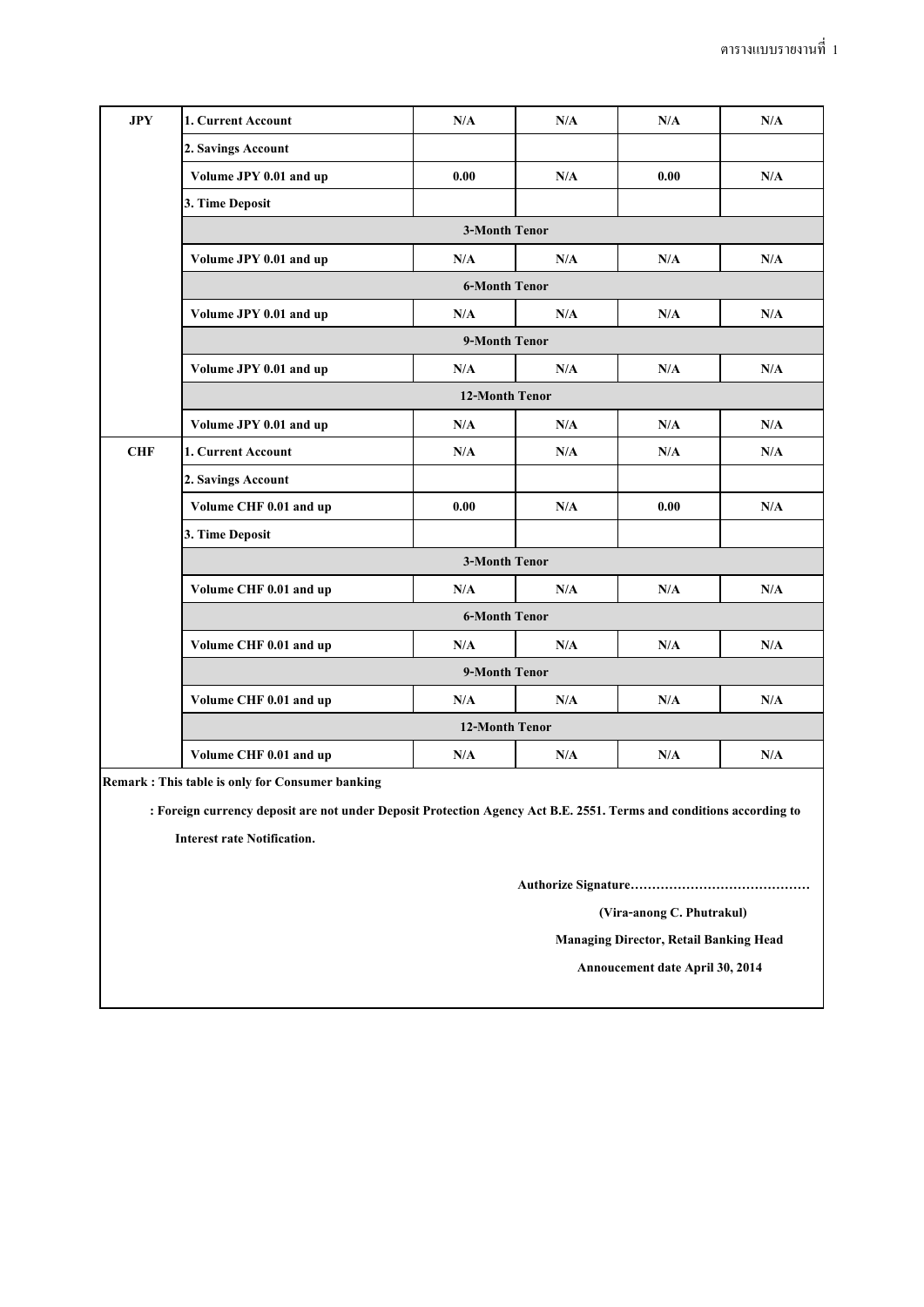|                                   |                                                                                                  |                |                                                                                                                                                                                                                                                                            | Citibank N.A.                                                                                         |                                                                                                            |                                                                                                       |  |  |
|-----------------------------------|--------------------------------------------------------------------------------------------------|----------------|----------------------------------------------------------------------------------------------------------------------------------------------------------------------------------------------------------------------------------------------------------------------------|-------------------------------------------------------------------------------------------------------|------------------------------------------------------------------------------------------------------------|-------------------------------------------------------------------------------------------------------|--|--|
|                                   | <b>Fees and Charges Related to Foreign Currency Account</b><br><b>Effective date May 2, 2014</b> |                |                                                                                                                                                                                                                                                                            |                                                                                                       |                                                                                                            |                                                                                                       |  |  |
|                                   | <b>Fees/Charges</b>                                                                              |                |                                                                                                                                                                                                                                                                            |                                                                                                       |                                                                                                            |                                                                                                       |  |  |
| <b>Currency</b>                   |                                                                                                  |                | $\frac{0}{0}$<br><b>Minimum</b>                                                                                                                                                                                                                                            |                                                                                                       | <b>Maximum</b>                                                                                             | Other fees/ charges                                                                                   |  |  |
| <b>USD/AUD/</b><br><b>JPY/CHF</b> | HKD/EUR/ เงินโอนต่างประเทศ<br>GBP/SGD/ (SWIFT / Telex)                                           | <b>Deposit</b> | N/A                                                                                                                                                                                                                                                                        | N/A                                                                                                   | N/A                                                                                                        | 100 baht for Citigold<br>customer/ 200 baht for<br>Citibanking customer                               |  |  |
|                                   |                                                                                                  | Withdrawal     | 0.125 for Citigold<br>customer/ 0.25 for<br>Citibanking customer                                                                                                                                                                                                           | 150 baht or equivalent for<br>Citigold customer/300<br>baht or equivalent for<br>Citibanking customer | N/A                                                                                                        | 350 baht or equivalent for<br>Citigold customer/700 baht<br>or equivalent for Citibanking<br>customer |  |  |
|                                   | ิดร๊าฟท์<br>(Draft Issuance)                                                                     |                | 0.125 for Citigold<br>customer/ 0.25 for<br>Citibanking customer                                                                                                                                                                                                           | 150 baht or equivalent for<br>Citigold customer/300<br>baht or equivalent for<br>Citibanking customer | N/A                                                                                                        | 100 baht or equivalent for<br>Citibanking customer                                                    |  |  |
|                                   | เช็คต่างประเทศ<br>(Foreign Cheque)                                                               | Deposit        | 0.5 for Citigold customer/<br>1 for Citibanking customer                                                                                                                                                                                                                   | 100 baht or equivalent for<br>Citigold customer/200<br>baht or equivalent for<br>Citibanking customer | 2,500 baht or equivalent<br>for Citigold customer/<br>5,000 baht or equivalent<br>for Citibanking customer | return cheque fee 200 baht or<br>equivalent                                                           |  |  |
|                                   |                                                                                                  | Withdrawal     | N/A                                                                                                                                                                                                                                                                        | N/A                                                                                                   | N/A                                                                                                        | N/A                                                                                                   |  |  |
|                                   | เช็คเดินทาง<br>(Traveler Cheque)                                                                 | <b>Deposit</b> | 0.125 for Citigold<br>$0.25$ for<br>customer/<br>Citibanking customer                                                                                                                                                                                                      | 150 baht or equivalent for<br>Citigold customer/300<br>baht or equivalent for<br>Citibanking customer | N/A                                                                                                        | $\mathbf{N}/\mathbf{A}$                                                                               |  |  |
|                                   | ิธนบัตรต่างประเทศ<br>(Note and Coin)                                                             | <b>Deposit</b> | 1 for both Citigoid<br>customer and Citibanking<br><u>custamor</u>                                                                                                                                                                                                         | N/A                                                                                                   | N/A                                                                                                        | $\mathbf{N}/\mathbf{A}$                                                                               |  |  |
|                                   |                                                                                                  | Withdrawal     | 1 for Citigold customer/<br>2 for Citibanking customer                                                                                                                                                                                                                     | N/A                                                                                                   | N/A                                                                                                        | N/A                                                                                                   |  |  |
|                                   |                                                                                                  |                | หมายเหตุ: Different Fee charged based on customer types and use only for Consumer Banking Group.<br>: Citibank do not accept coin for deposit and withdrawal.<br>: In case of charging in Foreign Currency, exchange rate as of charging date will be used for conversion. |                                                                                                       |                                                                                                            |                                                                                                       |  |  |

 **Authorize Signature……………………………………**

**Managing Director, Retail Banking Head**

 **(Vira-anong C. Phutrakul)**

**Annoucement date April 30, 2014**